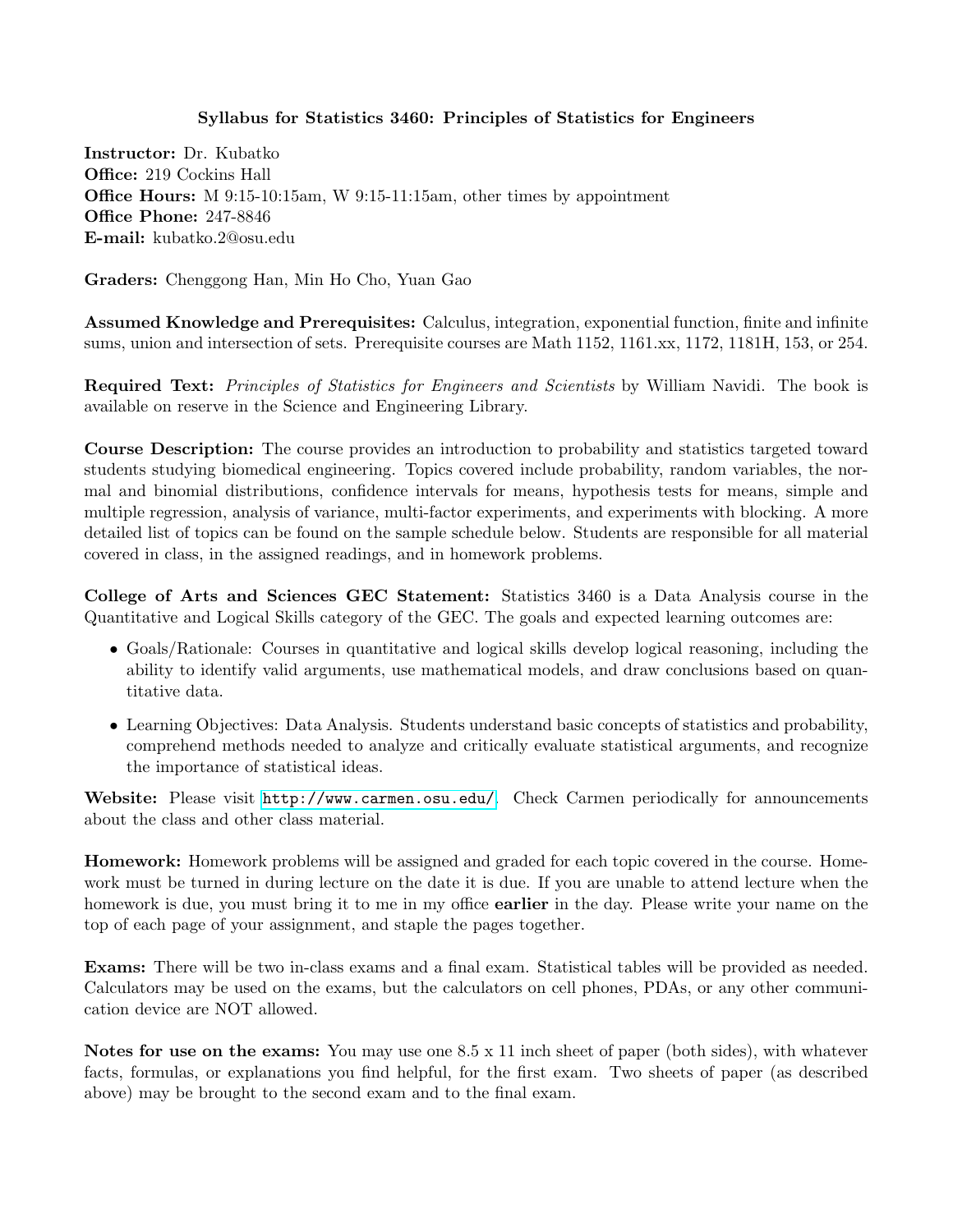Makeup exams: If you absolutely need a makeup exam and have a valid excuse, please see me for the necessary arrangements. However, you must notify me in advance in such a situation. A make-up exam may be a bit harder than the regularly scheduled exam and must be taken within a week of the missed exam. Exceptions to this policy will be permitted only in extreme situations such as serious injury immediately prior to an exam or severe illness requiring hospitalization.

Full credit on homework and exam problems: You need to show your justification for or work on each homework or exam problem. Answers without work will not receive full credit.

Final Grade: Your final course grade will be based on the following weighting of assessment components: Homework – 20% Midterm exams  $(2) - 25\%$  each Final exam – 30%

Software: We will use Minitab in class. If you would like to rent or buy a copy of Minitab, please see [http:](http://www.onthehub.com/minitab/) [//www.onthehub.com/minitab/](http://www.onthehub.com/minitab/) for information. Note that Minitab is only available for PCs, not for Macs. Minitab is also available at all Student Computer Centers (see <http://lt.osu.edu/locations-hours/> for information). While we will use Minitab in class, you can use whatever statistical package you would like for your homework.

Study Rooms and Help Hours: Our TAs hold office hours in the Mathematics and Statistics Learning Center in 134 Cockins Hall starting the second week of classes. The hours during which Stat 3460 TAs will be available are posted at <http://www.mslc.ohio-state.edu/>.

Academic Misconduct: Please help us to maintain an academic environment of mutual respect, fair treatment, and personal growth. You are expected to produce original and independent work for exams. Although students are often encouraged to work together on homework assignments, all students must submit their own written work IN THEIR OWN WORDS. Academic misconduct will not be tolerated and will be dealt with procedurally in accordance with University Rule 3335-31-02. (This policy can be found at http://oaa.osu.edu/procedures/1.0.html.)

E-mail Correspondence: In order to protect your privacy, all course e-mail correspondence must be done through a valid OSU name.nn account. If you have not activated your OSU email account, you can activate your account at https://acctmgt.service.ohio-state.edu/cgi-bin/KRB1EntryAdd.

Special Accommodations: All students who feel they may need accommodations based on the impact of a disability should contact the instructor privately to discuss their specific needs. Students with documented disabilities must also contact the Office of Disability Services (ODS) in 150 Pomerene Hall (phone: 292-3307) to coordinate reasonable accommodations for the course. ODS forms must be given to your instructor as early in the quarter as possible to be filled out and returned to you.

Drop dates: The last day to drop the course without a "W" appearing on your record is Friday, February 5. The last day to drop the course without petitioning is Friday, March 25.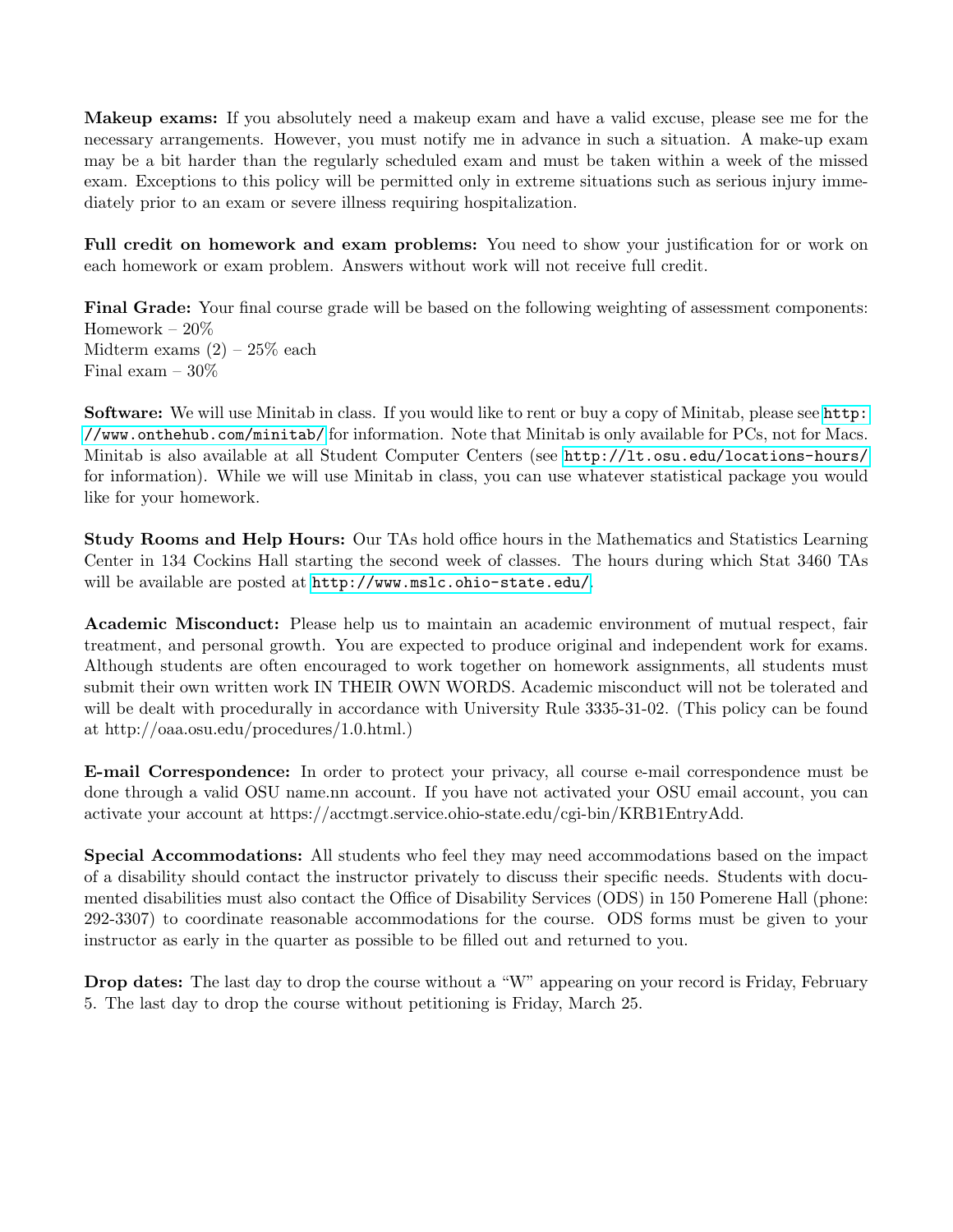## TENTATIVE LECTURE AND RECITATION SCHEDULE

Please note that topics covered may change depending on the pace of the course.

| Week 1              |                     |                                                           |                        |  |  |  |
|---------------------|---------------------|-----------------------------------------------------------|------------------------|--|--|--|
| М                   | 1/11                | Sampling, summary statistics, graphical summaries         | $1.1 - \overline{1.3}$ |  |  |  |
| W                   | 1/13                | Probability rules                                         | 3.1                    |  |  |  |
| $\mathbf{F}$        | 1/15                | Conditional probability, independence                     | 3.2                    |  |  |  |
| Week 2              |                     |                                                           |                        |  |  |  |
| $\mathbf{M}$        | $\frac{1}{18}$      | No class - Martin Luther King Day                         |                        |  |  |  |
| W                   | 1/20                | Discrete random variables                                 | 3.3                    |  |  |  |
| ${\bf F}$           | 1/22                | Expected values, variances                                | 3.3                    |  |  |  |
|                     | Week 3              |                                                           |                        |  |  |  |
| М                   | $\frac{1}{25}$      | Continuous random variables                               | 3.3                    |  |  |  |
| W                   | 1/27                | Continuous random variables                               | 3.3                    |  |  |  |
| $\mathbf F$         | 1/29                | Expected values, variances for continuous RVs             | 3.3                    |  |  |  |
| Week $\overline{4}$ |                     |                                                           |                        |  |  |  |
| M                   | 2/1                 | Functions of RVs, Linear combinations                     | 3.4                    |  |  |  |
| W                   | 2/3                 | Random samples, sample mean                               | 3.4                    |  |  |  |
| ${\bf F}$           | 2/5                 | Review for Exam 1                                         |                        |  |  |  |
| Week 5              |                     |                                                           |                        |  |  |  |
| М                   | 2/8                 | Exam 1                                                    | Ch. $1 - 3$            |  |  |  |
| W                   | 2/10                | Binomial distribution                                     | 4.1                    |  |  |  |
| $\mathbf{F}$        | 2/12                | Normal distribution                                       | 4.3                    |  |  |  |
| Week 6              |                     |                                                           |                        |  |  |  |
| $\mathbf{M}$        | $\sqrt{2/15}$       | Linear combos of normal RVs; normal prob plots            | 4.3, 4.7               |  |  |  |
| W                   | 2/17                | CLT; Normal approx to Binomial                            | 4.8                    |  |  |  |
| ${\bf F}$           | 2/19                | Confidence intervals for means                            | $5.1 - 5.2$            |  |  |  |
| Week 7              |                     |                                                           |                        |  |  |  |
| $\mathbf M$         | $\sqrt{2/22}$       | Confidence intervals for proportions                      | $\overline{5.3}$       |  |  |  |
| W                   | 2/24                | Intervals based on the t-distribution                     | 5.4                    |  |  |  |
| $\mathbf F$         | 2/26                | Prediction intervals                                      | $5.5\,$                |  |  |  |
| Week 8              |                     |                                                           |                        |  |  |  |
| $\mathbf{M}$        | 2/29                | Hypothesis tests for means                                | 6.1                    |  |  |  |
| W                   | 3/2                 | Hypothesis testing - significance levels, p-values, power | 6.2, 6.6, 6.7          |  |  |  |
| ${\bf F}$           | 3/4                 | t-tests                                                   | 6.4                    |  |  |  |
| Week 9              |                     |                                                           |                        |  |  |  |
| $\mathbf M$         | 3/7                 | Exam 2                                                    | Ch. 4-6                |  |  |  |
| W                   | 3/9                 | Two-sample problems                                       | 7.3                    |  |  |  |
| ${\bf F}$           | 3/11                | Paired data                                               | 7.4                    |  |  |  |
|                     | <b>SPRING BREAK</b> |                                                           |                        |  |  |  |